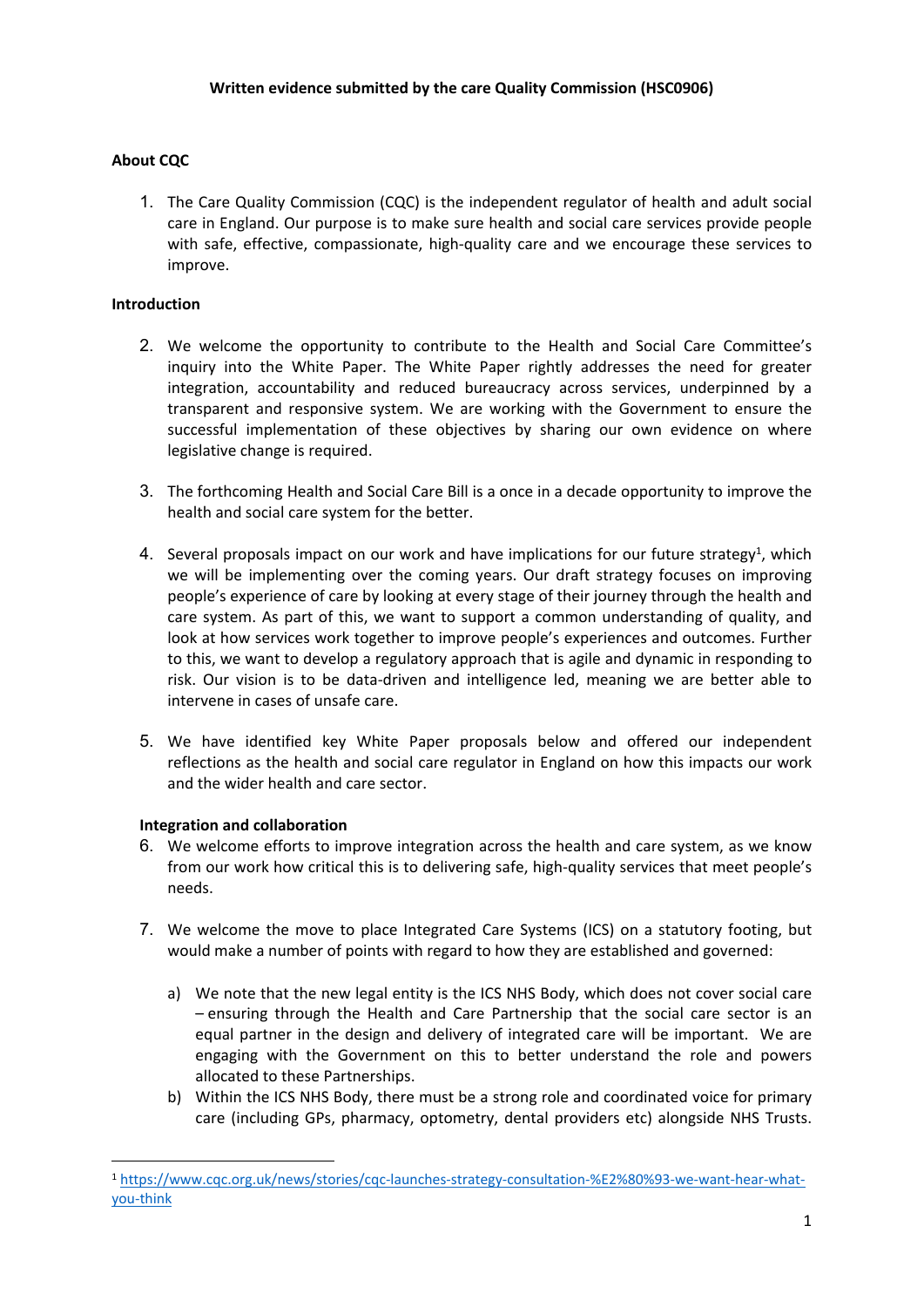Clarity on the role of the independent hospital sector is also needed as there is no direct reference to what role it would play in an ICS.

- c) While accountability for safety and quality of care ultimately rests with providers, we recommend clear governance arrangements outlining what role the ICS will play in this – we would expect to see ICSs taking a leading role in seeking to improve safety and quality across the system
- 8. The White Paper states, 'ICSs will be accountable for outcomes of the health of the population and we [the Government] are exploring ways to enhance CQC's role in reviewing system working'. We welcome this statement and have detailed our ambition to work across systems in our recent strategy consultation<sup>2</sup>. Our assessment of people's care must look at every stage of their journey through the health and care system, looking at both individual services and across different providers and organisations. To support this ambition, we would recommend a free-standing provision that enables us to assess systems on our own initiative. This would allow us to assess the quality of care in an area and the levers that affect it, such as the commissioning of services in all sectors (health and care), and to assess how people move through pathways that may span multiple ICSs.
- 9. We would work closely with people who use services, their families and carers, those who represent them, the public and our partners to set out expectations of what good system working looks like. We also want to ensure this approach is complementary to existing standards, and that there is no duplication with the role of other bodies, including NHS England (NHSE).
- 10. We are working with the Department of Health and Social Care (DHSC) and NHSE colleagues to establish the best legislative framework and practical approach for our role in ICS accountability. It is important that there is independent assurance to the public, parliament and government of how well health and social care partners within an ICS area are working together and the quality of care people are receiving, which we believe we can provide.

#### **Proposals on NHS Trusts**

- 11. The focus on joined-up care will require some changes for NHS trusts in how they work more closely with other providers in their local systems. We are building more collaboration into all of our provider assessments across health and social care. This is a long-standing ambition that appears in our recent strategy consultation. As we develop our new assessment and rating approach at the NHS trust level, we will build in an assessment of how trusts are working collaboratively and meeting the triple aim (to simultaneously pursue better care for patients, better health and wellbeing for everyone, and sustainable use of NHS resources).
- 12. We recently published a consultation<sup>3</sup> on flexible regulation, looking at how we can assess and rate providers in a more dynamic, agile way. We proposed developing a new approach to assessing and rating NHS trusts at the organisational level. This new approach would simplify the existing ratings structure and increase our focus on overall organisational leadership, management and culture. We are looking to develop this assessment approach and plan to engage with stakeholders on the detail of that approach this year.
- 13. As we seek to implement changes to our assessment frameworks, we will need to factor in alignment with NHSE/I's System Oversight Framework – there is a direct connection between our trust ratings, Special Measures and NHSE/I decisions on improvement support needs.

<sup>2</sup> <https://www.cqc.org.uk/get-involved/consultations/world-health-social-care-changing-so-are-we>

<sup>3</sup> <https://www.cqc.org.uk/get-involved/consultations/consultation-changes-flexible-regulation>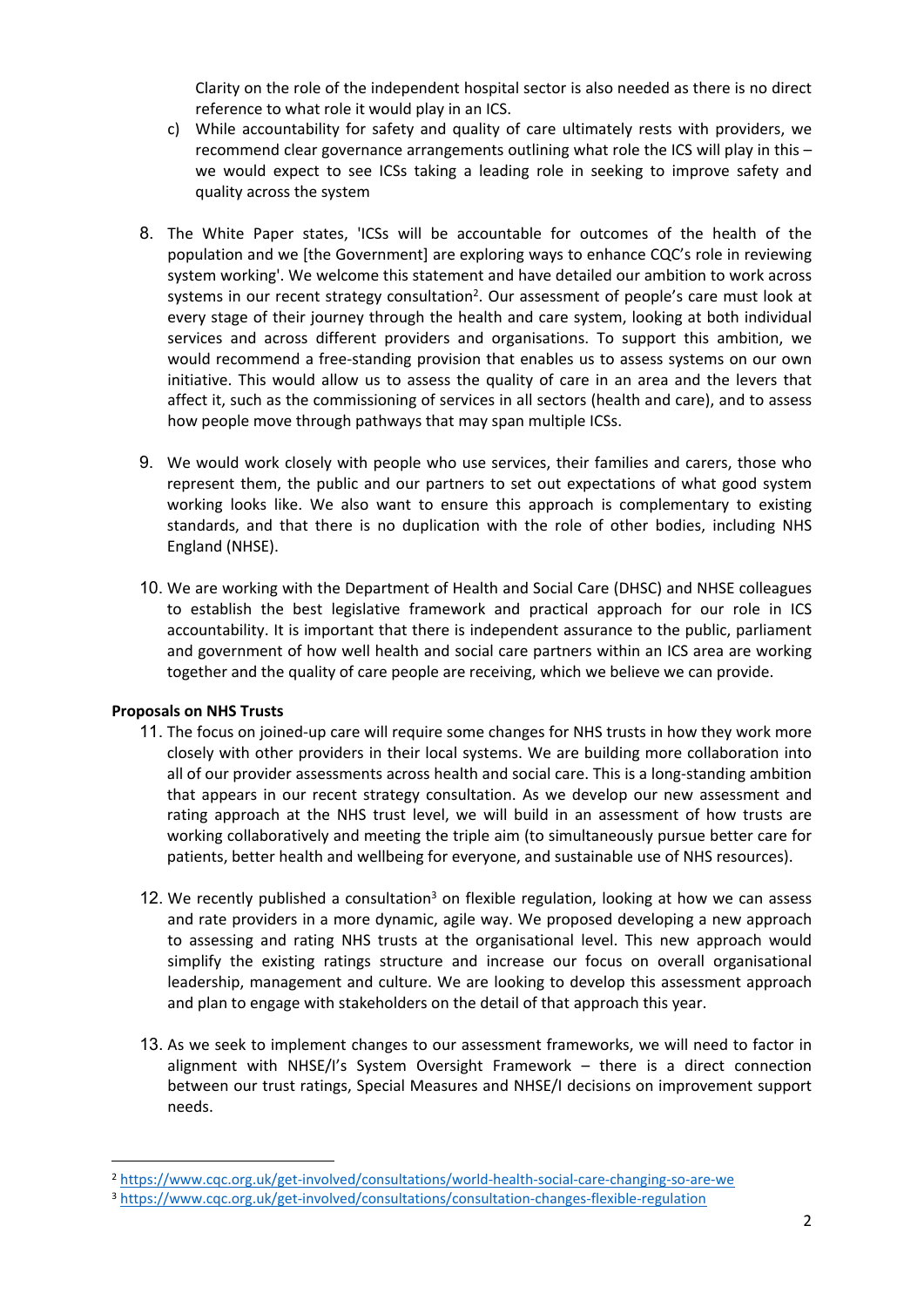#### **Proposals on arm-length bodies (ALB) Transfer of Functions**

- 14. Regarding a new power for the Secretary of State (SoS) for Health and Social care to transfer functions between ALBs, it is unclear whether we would fall within the scope of the power or not.
- 15. If we were to fall within the scope of this power, this could potentially weaken our core purpose, which is to provide independent assurance on health and social care and drive improvement across sectors. It may also impact on our accountability to parliament and on public perceptions of our independence as the health and social care regulator.
- 16. In light of the above, it would be helpful to have a commitment from the Government that excludes CQC from the scope of this proposal.

### **Proposals on Adult Social Care (ASC)**

- 17. A role for us in oversight of local authority adult social care duties is welcomed. Commissioning is a major influencer of quality and ASC commissioners have a significant impact on care quality, exhibiting variance in how effectively they deliver this and their wider Care Act duties.
- 18. We will develop our oversight approach in parallel with our model for provider regulation and with consideration for how our role across health and social care systems might develop. In particular, this will mean aiming to develop clear standards and expectations that work for all these purposes and which speak to people's experiences.
- 19. The formal establishment of ICSs, and their duty to collaborate with local authorities, provides an opportunity to address the duplication and inefficiency that exists across systems partners when it comes to describing and measuring quality.
- 20. We note the limited discussion of ASC in the White Paper, and the absence of detail on the long-term funding solution for the sector. This will unfortunately reinforce perceptions from the sector that social care is of secondary importance to the Government.

#### **Health Service Safety Investigations Body (HSSIB)**

- 21. We welcome the new legislation to establish the HSSIB as an independent statutory body. In order to succeed, HSSIB will need to work closely with other bodies such as ourselves to ensure there is a common understanding and clarity of each organisation's role, purpose and powers.
- 22. Specifically, there will need to be an agreed approach on how and when we exchange information on common points of interest, whilst also recognising the importance of ensuring that one organisation's duties should not fetter the actions of another.
- 23. The 'safe space' proposals will require some further discussions with DHSC to ensure due regard for safety. Information confined to discussions in safe spaces could limit our ability to take necessary action to protect people in health and care settings. Additionally, we could be obliged to provide information (e.g. whistleblowing information) or evidence if HSSIB were to use its relevant powers. This has implications on confidentiality and how we protect whistleblowers.
- 24. We would also support further discussions about how 'safe space' measures could impact on duty of candour obligations.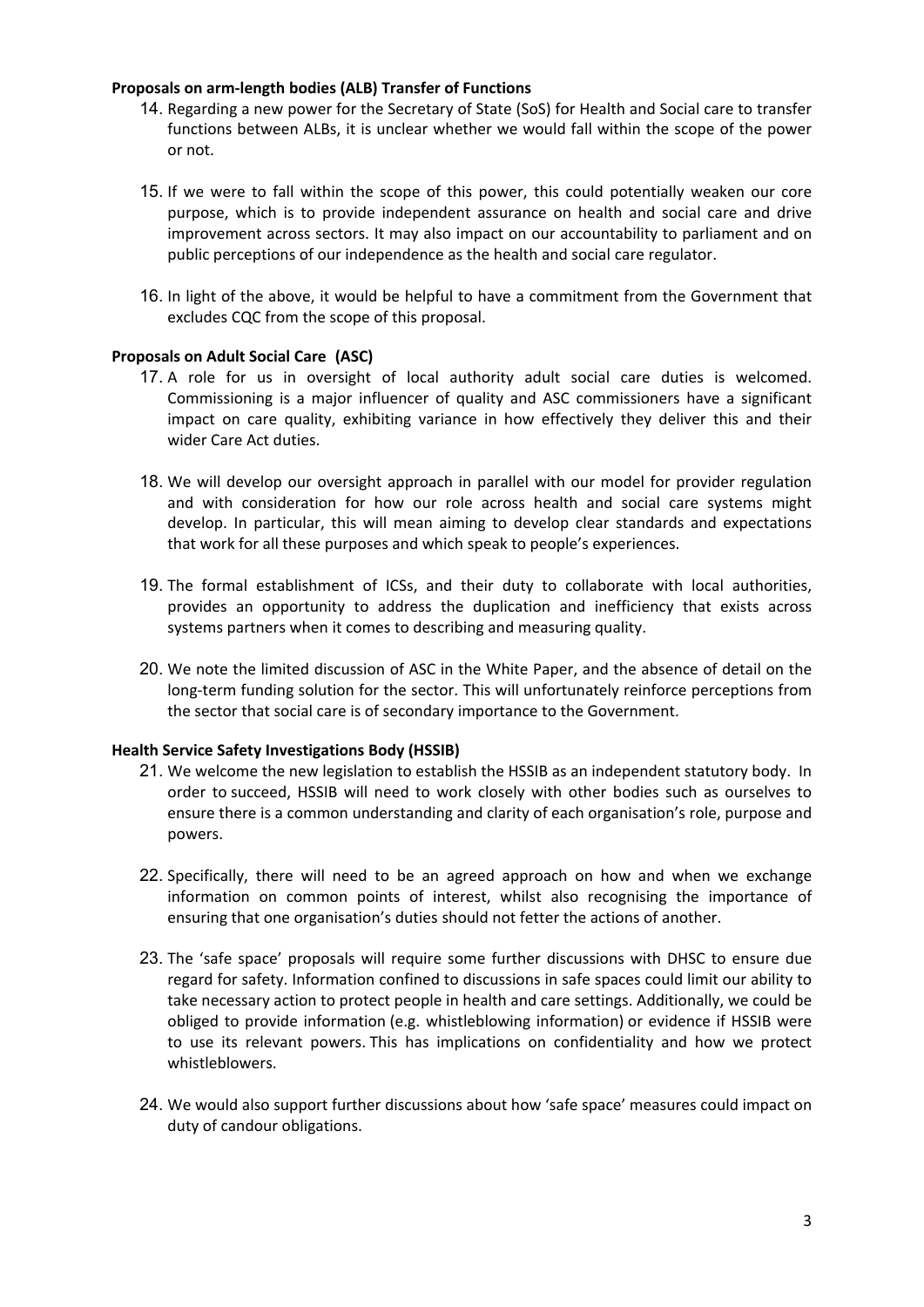#### **Proposals on Fit and Proper Person Test**

- 25. We will continue to liaise with NHSE/I and NHS Leadership Academy as (non-statutory) programmes are developed and implemented. Where appropriate, we will update relevant guidance and supporting materials and reflect this in our assessment approach.
- 26. Leadership and culture are key components in our approach to assessing well-led organisations, and the safety pillar of our draft strategy<sup>4</sup> reinforces this, placing an emphasis on 'open, honest cultures'.

# **Proposals on data sharing**

- 27. We welcome greater information sharing. It has the potential to reduce the duplication of data requests and therefore reduce burden on the health and care system. In developing the proposals, we suggest the Government acknowledges existing national data collections from providers, for example our existing approach and how these will be built on, not duplicated.
- 28. If we are to assess the quality of care provided under an ICS, there is a need for the sharing of data between social care and health. Moreover, there needs to be actionable consensus on what 'quality of care' means across the different parts of the system. Data sharing is more than clinical outcomes - it is about quality of life, as supported by quality of care.
- 29. A first practical step would be to require a common framework based upon and linked to CQC's existing Fundamental Standards<sup>5</sup> (the standards below which care must never fall) for adoption by ICS quality frameworks even if they are not legally accountable to us (due to not being registered). This will provide a common frame of reference and a set of minimum expectations from which will flow greater collaboration and information sharing.
- 30. There is a reference in the White Paper, outlining a proposed requirement for "health and adult social care organisations to share anonymised information that they hold between themselves where such sharing would benefit the health and social care system". We would like to better understand how the criteria for determining benefits to the health and social care system would be established.
- 31. In addition, it would be helpful to explore further how data from independent health can be better shared across the system.

# **Proposals on Hospital Food Standards**

- 32. We support the proposals to amend legislation to more clearly establish hospital food standards on a statutory footing to ensure that staff, patients and visitors are able to eat well when in the hospital environment. To meet the October 2020 Independent Review of NHS Hospital Food<sup>6</sup> recommendation on enforcing the NHS food and drink standards, we will need to ensure our regulatory approach develops in an appropriate way to deliver regulation in line with our [emerging](https://www.cqc.org.uk/news/stories/cqc-launches-strategy-consultation-%E2%80%93-we-want-hear-what-you-think) [strategy.](https://www.cqc.org.uk/news/stories/cqc-launches-strategy-consultation-%E2%80%93-we-want-hear-what-you-think)
- 33. CQC's role in this area is focused on ensuring the food and drink supplied by hospitals meets the nutritional hydration and wellbeing needs of service users, taking account of individual requirements and preferences as appropriate. We will be exploring how we can develop and update our assessments in that area in line with the recommendations of the NHS Food Strategy. We also have a role in assessing how NHS trusts' overall organisational approaches to food provision are complying with national guidance, and how they are ensuring the wellbeing of their staff.

<sup>&</sup>lt;sup>4</sup> [The](https://www.cqc.org.uk/get-involved/consultations/world-health-social-care-changing-so-are-we) [world](https://www.cqc.org.uk/get-involved/consultations/world-health-social-care-changing-so-are-we) [of](https://www.cqc.org.uk/get-involved/consultations/world-health-social-care-changing-so-are-we) [health](https://www.cqc.org.uk/get-involved/consultations/world-health-social-care-changing-so-are-we) [and](https://www.cqc.org.uk/get-involved/consultations/world-health-social-care-changing-so-are-we) [social](https://www.cqc.org.uk/get-involved/consultations/world-health-social-care-changing-so-are-we) [care](https://www.cqc.org.uk/get-involved/consultations/world-health-social-care-changing-so-are-we) [is](https://www.cqc.org.uk/get-involved/consultations/world-health-social-care-changing-so-are-we) [changing.](https://www.cqc.org.uk/get-involved/consultations/world-health-social-care-changing-so-are-we) [So](https://www.cqc.org.uk/get-involved/consultations/world-health-social-care-changing-so-are-we) [are](https://www.cqc.org.uk/get-involved/consultations/world-health-social-care-changing-so-are-we) [we.](https://www.cqc.org.uk/get-involved/consultations/world-health-social-care-changing-so-are-we) [|](https://www.cqc.org.uk/get-involved/consultations/world-health-social-care-changing-so-are-we) [Care](https://www.cqc.org.uk/get-involved/consultations/world-health-social-care-changing-so-are-we) [Quality](https://www.cqc.org.uk/get-involved/consultations/world-health-social-care-changing-so-are-we) [Commission](https://www.cqc.org.uk/get-involved/consultations/world-health-social-care-changing-so-are-we) [\(cqc.org.uk\)](https://www.cqc.org.uk/get-involved/consultations/world-health-social-care-changing-so-are-we)

<sup>5</sup> <https://www.cqc.org.uk/what-we-do/how-we-do-our-job/fundamental-standards>

<sup>6</sup> <https://www.gov.uk/government/publications/independent-review-of-nhs-hospital-food>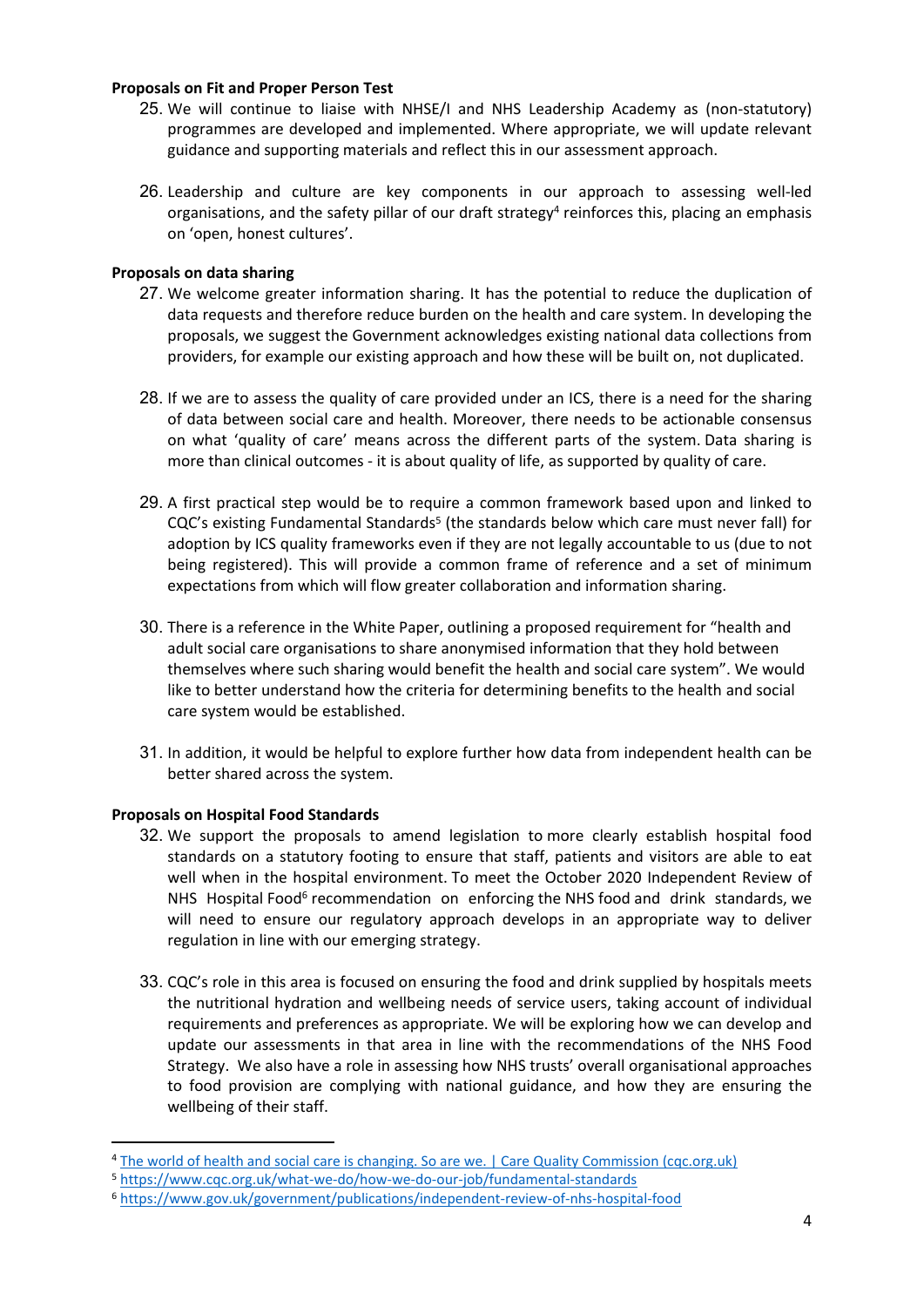- 36. As we develop our methodology, it will include, for instance, assessing the overall food strategy and management approach for the organisation, service user and staff feedback of food quality in hospital, etc. We do not expect that this would involve CQC staff carrying out detailed inspections of commercial food retailers or vending machines, and will avoid overlap with the responsibilities of other bodies such as the Food Standards Agency. We will be working closely with other bodies such as NHSEI to ensure expectations on NHS trusts are clear.
- 37. Depending on the final approach, there could be an associated ongoing increase in our resource required to implement the NHS hospital food review recommendations, as well as a development cost. Any additional costs may need to be met by additional Grant-In-Aid from DHSC or a potential increase in provider fees. We will, however, consider first how our assessment of compliance with food standards can fit within our existing assessment approach and resources.

### **Proposals on new national medicines registries**

- 38. We support the proposal for the Medicines and Healthcare products Regulatory Agency (MHRA) to develop and maintain publicly funded and operated medicine registries. This may lead to a better understanding of the prescribing of prescription only medicines in the independent sector.
- 39. Our concern however, is that this proposal would not necessarily give us or other agencies any further insight around the use of medicines where monitoring is particularly important (for example Schedule 4 & 5 controlled drugs)<sup>7</sup> .

#### **Patient safety issues around online services**

- 40. The ever-changing online healthcare market and the accelerated take-up of digital health services during the pandemic, has presented a combination of benefits and risks to people. Due to current regulatory gaps, we are in discussions with DHSC about how we can update our regulation and put in place policy initiatives to ensure that independent online prescribers who prescribe to patients adhere to safe practice.
- 41. There is a need to address safety gaps in the following areas:
	- over prescribing of opioids and other medicines online.
	- prescribing online without knowledge of a patient's history or access to patient records.
	- the type and quantities of medicines that can be prescribed by independent providers online.
	- the lack of measures and checks in place when medicines are dispensed in England, following a prescription from outside England.
	- Limited jurisdictional ability for UK regulators to take action in response to harmful prescribing by providers or registered persons based outside the UK.
- 42. We have recommended proposals for primary legislation in order to tackle international trends of dangerous healthcare provision to people in England. This includes the overprescribing of controlled drugs by providers outside England which has already caused significant harm. Moreover, changes to primary legislation, would allow us to future proof our legislation so that we can keep pace with digital trends in healthcare, enabling us to respond to emerging risks via an effective range of powers.
- 43. We believe that where services are delivered virtually without any direct contact between patient and provider from outside England, and therefore not carrying out a regulated

<sup>7</sup> <https://bnf.nice.org.uk/guidance/controlled-drugs-and-drug-dependence.html>